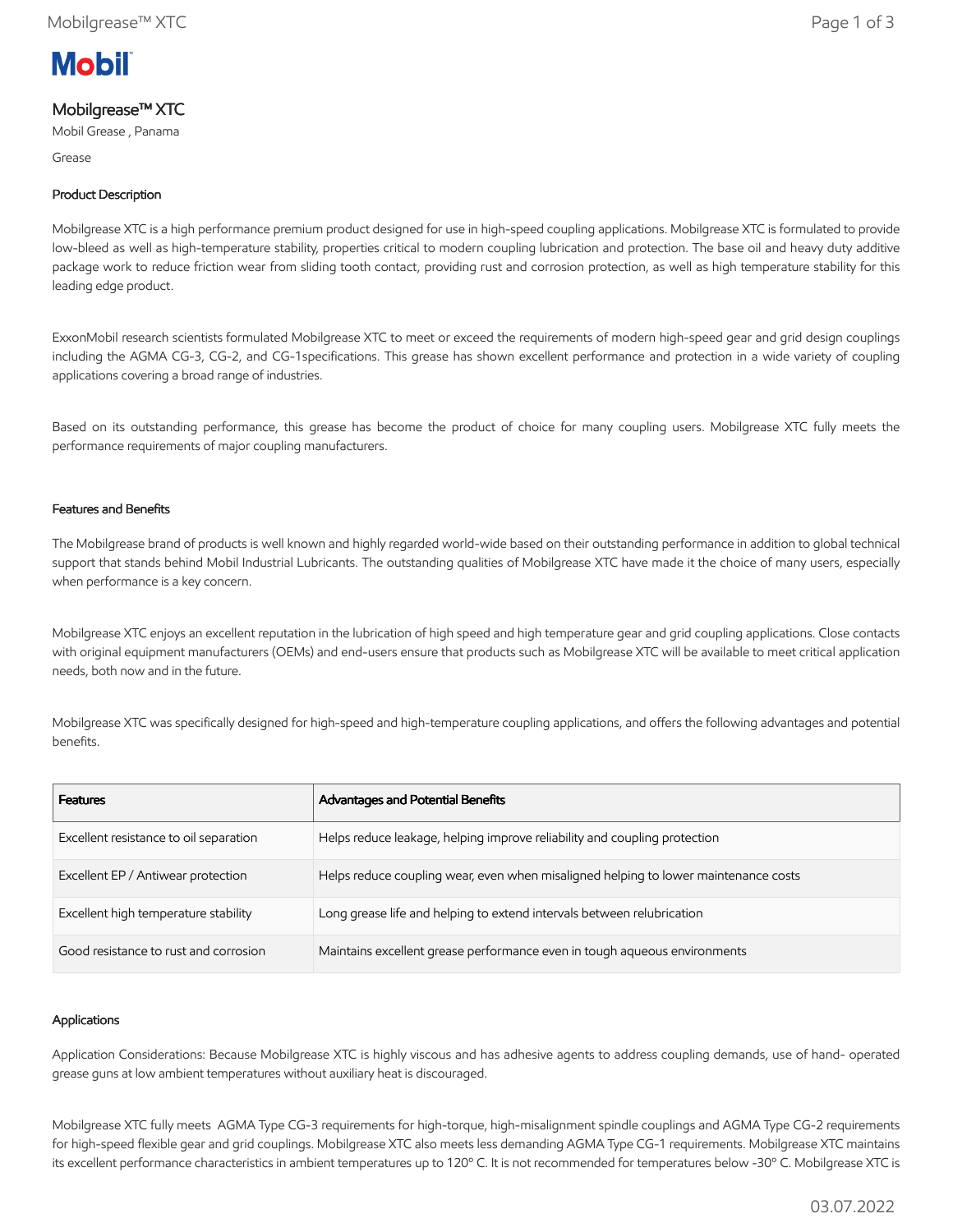## Mobilgrease™ XTC Page 2 of 3

- Grid-type flexible couplings
- Gear-type flexible couplings

## Specifications and Approvals

| This product meets or exceeds the requirements of: |
|----------------------------------------------------|
| AGMA CG-1                                          |
| AGMA CG-2                                          |
| AGMA CG-3                                          |

#### Properties and Specifications

| Property                                                               |                   |
|------------------------------------------------------------------------|-------------------|
| Grade                                                                  | NLGI <sub>1</sub> |
| Thickener Type                                                         | Lithium           |
| Copper Strip Corrosion, 24 h, 100 C, Rating, ASTM D4048                | 1A                |
| Timken OK Load, lb, ASTM D2509                                         | 50                |
| Corrosion Preventive Properties, Rating, ASTM D1743                    | Pass              |
| Centrifugal Oil Separation, High G Force, 24 h, 50 C, vol%, ASTM D4425 | $\mathbf{1}$      |
| Four-Ball Wear Test, Scar Diameter, mm, ASTM D2266                     | 0.43              |
| Color, Visual                                                          | Dark Brown        |
| Penetration, Change from 60X to 10,000X, %, ASTM D217                  | 20                |
| Oxidation Stability, Pressure Drop, 100 h, kPa, ASTM D942              | 41                |
| Four-Ball Extreme Pressure Test, Weld Point, kgf, ASTM D2596           | 400               |
| Dropping Point, °C, ASTM D2265                                         | 279               |
| Penetration, 60X, 0.1 mm, ASTM D217                                    | 325               |
| Viscosity @ 40 C, Base Oil, mm2/s, ASTM D445                           | 680               |

#### Health and safety

Health and Safety recommendations for this product can be found on the Material Safety Data Sheet (MSDS) @ [http://www.msds.exxonmobil.com/psims](http://www.msds.exxonmobil.com/psims/psims.aspx) /psims.aspx

All trademarks used herein are trademarks or registered trademarks of Exxon Mobil Corporation or one of its subsidiaries unless indicated otherwise.

05-2022 Delta Panamá ,